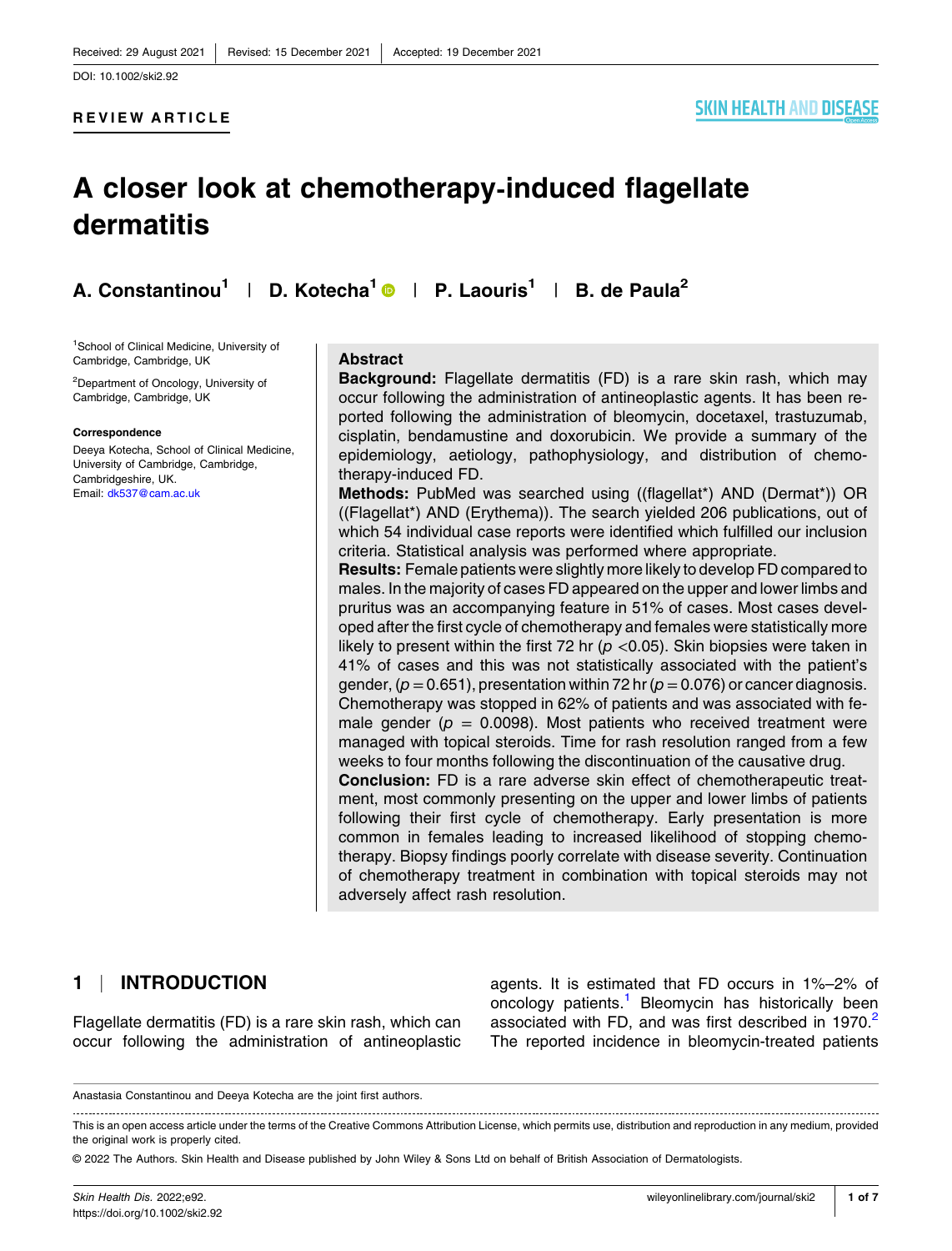**TABLE 1** Summary of differential aetiology of flagellate dermatitis (modified from Bhushan et al.<sup>[10](#page-6-0)</sup>)

| <b>Causes of FD</b>           | <b>Examples</b>                                        |
|-------------------------------|--------------------------------------------------------|
| Pruritic<br>dermatoses        | Dermatographism, phytodermatitis,<br>poison ivy        |
| Toxin-induced                 | Shiitake mushrooms, Portugese<br>man-of-war, jellyfish |
| Rheumatological<br>conditions | Dermatomyositis, adult-onset Still's<br>disease        |
| Viral infections              | HIV                                                    |
| Other                         | Chikungunya fever, idiopathic                          |

lies between 8% to 22%, $<sup>1</sup>$  $<sup>1</sup>$  $<sup>1</sup>$  but this has been decreasing</sup> recently perhaps parallelling the declining use of bleo-mycin.<sup>[3](#page-6-0)</sup> In addition to bleomycin, FD has been reported following administration of doxorubicin,  $4.5$  trastuzumab,  $6 \text{ docetaxel}$  $6 \text{ docetaxel}$ ,  $7 \text{ cisplatin}^8$  $7 \text{ cisplatin}^8$  $7 \text{ cisplatin}^8$  and bendamustine. Additional aetiologies of FD are summarized in Table 1.

FD is described as a pruritic linear hyperpigmentation of flagellate pattern. It has a characteristic 'whip-like' appearance formed by rows of firm papules.<sup>3</sup> As the erythema subsides, deep pigmentation may occur and persist for up to 6 months.<sup>[11,12](#page-6-0)</sup>

Here, we review 54 cases of chemotherapy‐ associated FD to evaluate the spectrum of reported clinical manifestations and management.

# **2** | **MATERIALS AND METHODS**

The PubMed database was searched in December 2020 for articles related to flagellate erythema, using the search terms (['flagellat\*'] AND ['dermat\*'] OR ['flagellat<sup>\*'</sup>] AND ['erythema']). The search yielded 206 publications which were screened by their title and abstract, after which 47 publications describing 54 individual cases fulfilled our inclusion criteria were identified (Figure [1](#page-2-0)). Data was collected in Microsoft Excel and statistical analysis was performed, using a *Z* score calculator to compare two population proportion.

# **3** | **RESULTS**

# **3.1** | **Cohort characteristics**

The median age of our patients at presentation was 32 years, (range 10–75), with a peak in the 20–39 age group. 54% (29/54) of the cohort were females and 46% (25/54) were males. The two most common underlying cancer diagnoses were Hodgkin's lymphoma (34%) and germ cell tumours (32%) (Figure [2](#page-2-0)).

**What is already known about this topic?**

- � Flagellate dermatitis is a rare skin rash, consisting of pruritic linear hyperpigmentations of the skin in a flagellate configuration.
- � Chemotherapy‐induced flagellate dermatitis predominantly occurs following the administration of bleomycin, but has also been reported in association with docetaxel, doxorubicin, trastuzumab, bendamustine and cisplatin.
- � Possible mechanisms for this include localised skin accumulation and toxicity.
- � Current therapeutic options include cessation of the causative agent, topical or systemic corticosteroids or anti‐histamines.

# **3.2** | **Clinical presentation**

#### 3.2.1 | Body distribution

There is no characteristic body distribution.<sup>3</sup> Most lesions occur on the limbs and the trunk in those patients treated with bleomycin (Figure [3](#page-3-0)). The distribution in non‐bleomycin patients was also variable, as summarized in Table [2](#page-3-0).

# 3.2.2 | Associated symptoms

Fifty-one percent (19/37) of bleomycin cases reported pruritus with dermatographia occurring in 14% (5/37) and scalp alopecia in 8% (3/37). In addition, one patient developed horizontal pigmented bands on his nails. Mucosal changes were not noted in any of the 54 cases. In all non‐bleomycin FD cases (*n* = 7), pruritus was present, but dermatographism was not.

# 3.2.3 | Onset of rash

The onset of FD varied from a few hours to up to 6 months following chemotherapy initiation.<sup>8,13</sup> Interestingly, all who developed FD within 72 h of chemotherapy administration were females  $(n = 7)$ . Most cases of FD occurred after the first cycle of chemotherapy, but some presented as late as the fourth cycle<sup>[3](#page-6-0)</sup> (Figure [4](#page-3-0)).

# **3.3** | **Skin biopsies**

A skin biopsy was taken in 41% (22/54) of cases and there was no significant difference between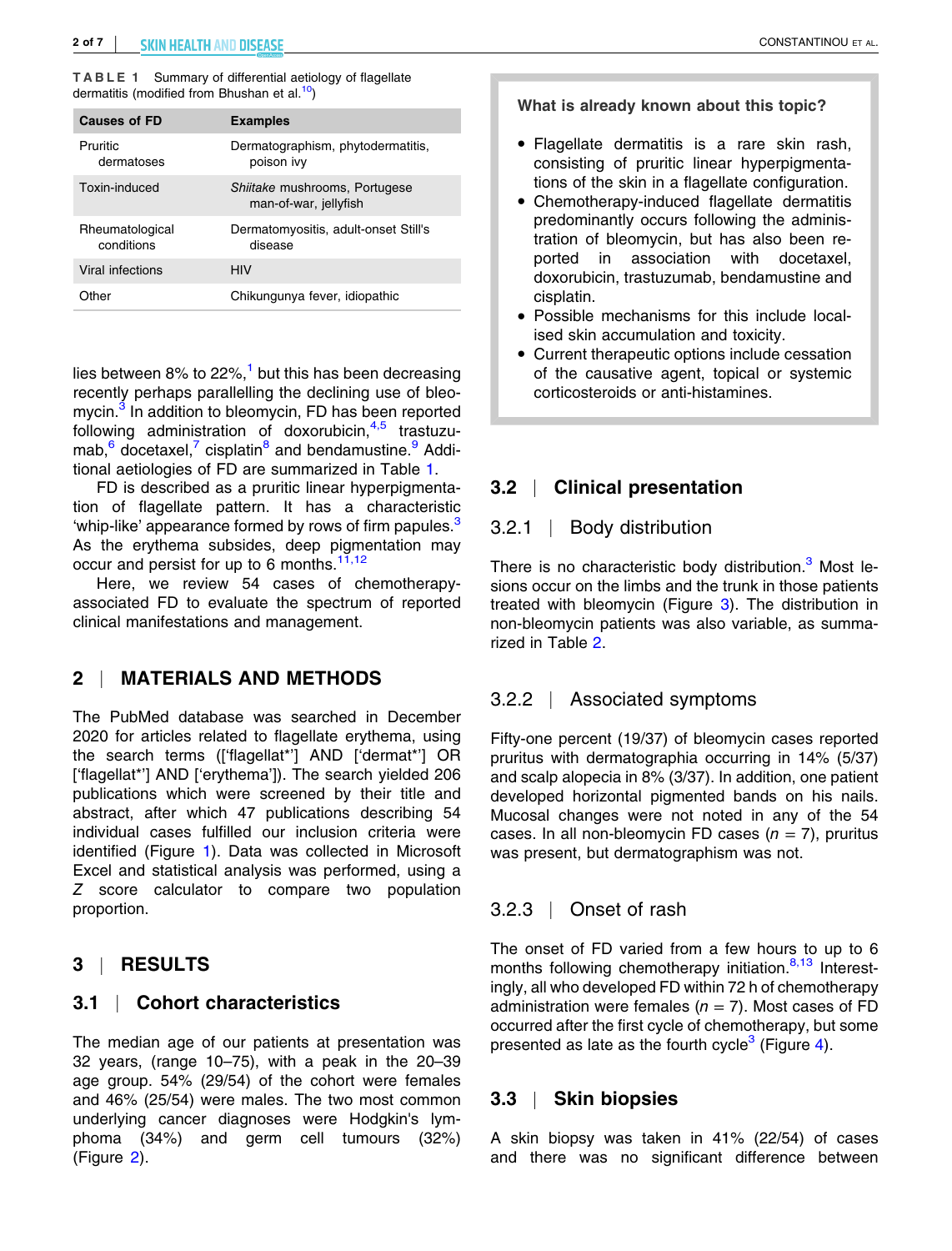<span id="page-2-0"></span>

**FIGURE 1** Methodology of literature review. Data from the finalized 54 case reports was collected in Microsoft Excel and statistical analysis was performed using a *Z* score calculator to compare two population proportions, where appropriate



#### Underlying cancer diagnosis in FD cohort

**FIGURE 2** Bar chart summarizing the frequency of underlying cancer diagnosis occurring in our cohort of flagellate dermatitis patients,  $n = 47$ 

genders (11/29 females vs. 11/25 males, *p* = 0.653). Those who presented within 72 h were not significantly more likely to receive a biopsy (5/7, 71%) compared to those with later onset (17/27, 63%,  $p = 0.674$ .

#### **3.4** | **Management**

Most patients received topical steroids (Figure [5\)](#page-4-0). Systemic steroid use was not associated with presentation within 72 h  $(p = 0.365)$ , having a biopsy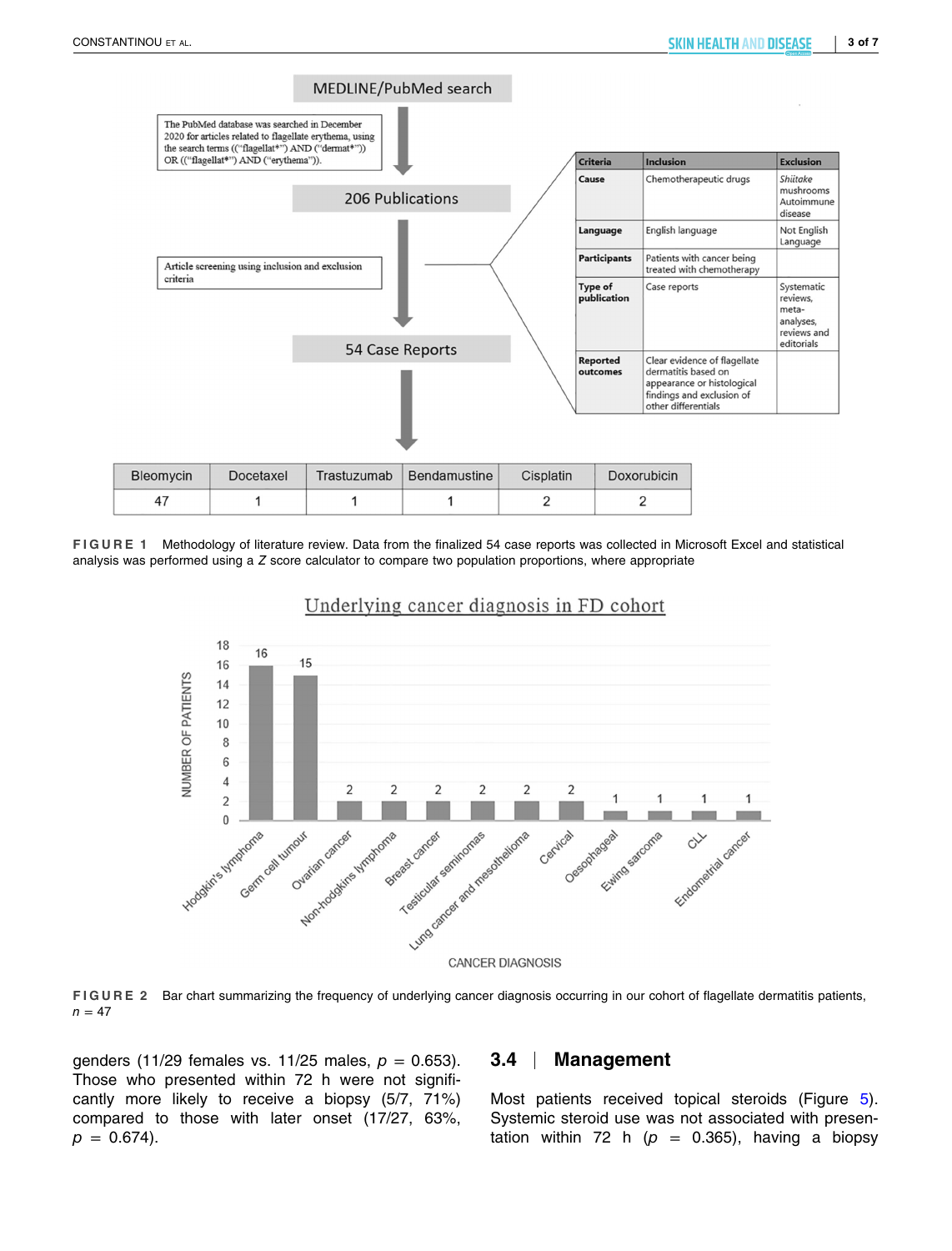**FIGURE 3** Pie chart demonstrating relative body distribution of flagellate dermatitis in patients treated with bleomycin,

 $n = 37$ 

# <span id="page-3-0"></span>Body distribution of FD in Bleomycin-associated cases



**TABLE 2** Body distribution of flagellate dermatitis in patients treated with chemotherapeutics other than bleomycin

| Anti-neoplastic agent | Number of cases | Location of lesion                                                                  |
|-----------------------|-----------------|-------------------------------------------------------------------------------------|
| Cisplatin             |                 | Back and shoulders <sup>8</sup>                                                     |
| Docetaxel             |                 | Back and flank <sup>7</sup>                                                         |
| Trastuzumab           |                 | Chest, abdomen, and limbs <sup>6</sup>                                              |
| Doxorubicin           | ົ               | Flexural side of the left elbow, the left breast, and the left knee and thigh $4.5$ |
| Bendamustine          |                 | Central upper and lower back and upper and lower limb extremities <sup>9</sup>      |



 $(p = 0.615)$ , or gender  $(p = 0.542)$ . Emollients were not found to be helpful. The length of treatment was dependent on the clinical response.

In most cases, the rash resolved spontaneously within weeks to 4 months following the discontinuation

of the causative drug, but post-inflammatory hyperpigmentation took longer to resolve than acute pruritic erythema. Thirty-seven cases stated whether chemotherapy was continued or not. Chemotherapy was stopped in 62% (23/37), continued in 32% (12/37)

**FIGURE 4** Concentration of events per

chemotherapy cycle,  $n = 47$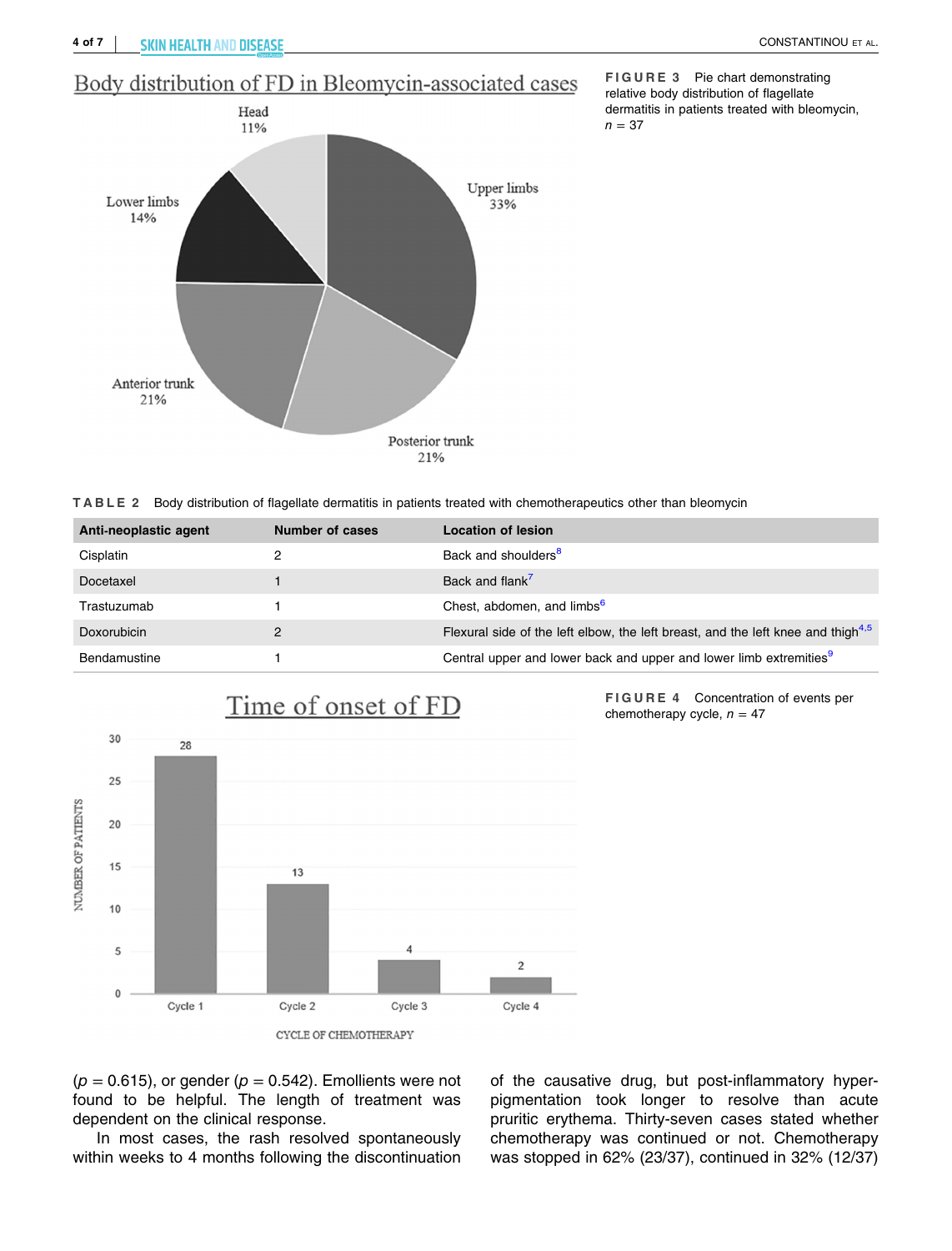<span id="page-4-0"></span>

**FIGURE 6** Schematic representation of proposed pathophysiology of bleomycin‐induced flagellate dermatitis

and given as a one‐off preparation in 5% (2/37). The effect of chemotherapy cessation on rash outcomes is variable; in one case, continuance of bleomycin led to recurrence of the original lesions and development of novel lesions.<sup>[12](#page-6-0)</sup> Alternatively, in a trastuzumabinduced case, managed by both topical and systemic steroids, the lesions resolved rapidly despite continu-ance of chemotherapeutics.<sup>[6](#page-6-0)</sup>

# **4** | **DISCUSSION**

Localized cutaneous accumulation of bleomycin may underlie the pathophysiology of bleomycin‐induced FD. Trauma, occurring from pressure sores or scratching, may cause vasodilation leading to localized concen-tration of chemotherapeutics.<sup>[14](#page-6-0)</sup> It has been hypothesized that the flagellate pattern may be explained by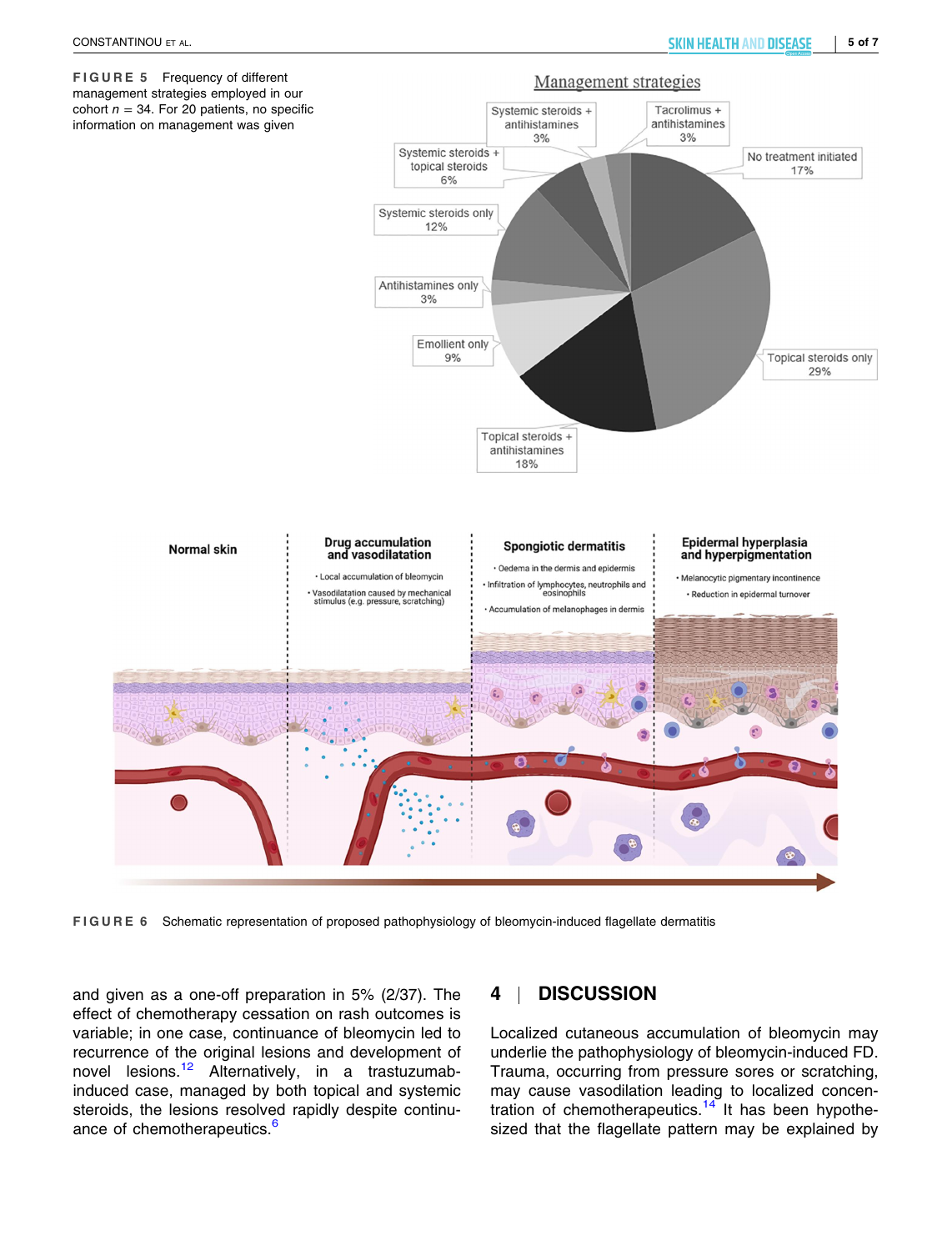| <b>Frequency</b> | <b>Features</b>                                                                                                                                       |
|------------------|-------------------------------------------------------------------------------------------------------------------------------------------------------|
| Common           | • Inconspicuous epidermal or spongiotic dermatitis with superficial lymphocytic<br>infiltrate and/or neutrophilic or eosinophilic granulocytes and/or |
|                  | • Presence of dermal oedema and/or                                                                                                                    |
|                  | • Presence of melanophages in the papillary dermis and/or                                                                                             |
|                  | • Epidermal hyperpigmentation                                                                                                                         |
| Occasional       | • Presence of necrotic keratinocytes and/or                                                                                                           |
|                  | • Vacuolar degeneration at the dermal-epidermal junction                                                                                              |
| Rare             | • Presence of focal acantholysis and/or                                                                                                               |
|                  | • Presence of leukocytoclasia                                                                                                                         |

scratching secondary to pruritus.<sup>[3](#page-6-0)</sup> However, efforts to provoke FD by irritation of the skin (rubbing) provide conflicting results, with most authors unable to induce the reaction.<sup>[15,16](#page-6-0)</sup> In addition, several cases described FD in the upper back and other areas of the body which are more difficult to reach, making this hypothesis less likely. $17,22$ 

Moreover, bleomycin hydrolase, the enzyme that degrades bleomycin, is expressed only in the epidermis, further enhancing local accumulation.<sup>18</sup> Histological and ultrastructural studies indicate that bleomycin reduces the epidermal turnover, leading to prolonged contact between melanocytes and keratino-cytes.<sup>[19](#page-6-0)</sup> This may increase melanogenesis and pigmentary incontinence, leading to  $FD^8$  $FD^8$  (Figure [6\)](#page-4-0). The mechanisms through which other anti-neoplastic agents cause FD are unknown.

The higher prevalence in the 20–39 age group may be accounted by the frequency of germ cell tumours, commonly treated with bleomycin. Hodgkin's lymphoma patients were found to be most affected. This may be explained by the relative deficiency of bleomycin hydrolase reported to occur in Hodgkin's lymphoma.<sup>1</sup> It has been proposed that reduced levels of bleomycin hydrolase, result in decreased degradation of bleomycin, thereby facilitating antigen presentation and immunogenic reactions.<sup>1</sup> Additionally, B symptoms like fever and night sweats may act as a trigger for exanthem production.<sup>1</sup>

There is remarkable variability in the time of rash onset. Acute onset may be explained by a toxic cutaneous reaction or a type 1 hypersensitivity reaction involving mast cell degranulation. No skin‐prick tests were attempted in any of the reported cases, but patch testing, which demonstrates a type 4 hy-persensitivity reaction, was negative in two cases.<sup>[12,20](#page-6-0)</sup> It has been hypothesized that FD onset is dose dependant, but most cases developed after the first cycle of chemotherapy. Furthermore, FD has occurred with doses as low as 5IU, making this hypothesis unlikely.<sup>[3](#page-6-0)</sup>

The role of skin biopsies as diagnostic aids in FD is contested. Detailed analysis of the histology of bleomycin‐induced FD has shown variability which depends on the stage of evolution of the lesion and the site of biopsy<sup>1,21</sup> (Table 3). Due to the non-specific histology of FD, its characteristic macroscopic appearance and the additional costs and risks to patients, we believe that skin biopsies do not offer a justifiable diagnostic advantage.

Addressing pruritus is the main indication for treatment which may involve topical or systemic corticosteroids and oral antihistamines, sometimes accompanied by a decision to stop chemotherapy. Although cessation of chemotherapy appears to be effective in treating FD, it is worth noting that a delay in chemotherapy by as little as 4 weeks has been associated with increased mortality.<sup>[22](#page-6-0)</sup> However, in cases where chemotherapy cessation is not acceptable, it appears that a combination of prophylactic topical and systemic steroid treatment may reduce the risk of FD recurrence. $6$  Thus, the decision to stop or continue the chemotherapeutic regime should involve a multidisciplinary discussion and a careful risk–benefit analysis, tailored to the individual patient. Finally, heat exposure should be avoided as it can cause a recurrence.<sup>1</sup>

# **5** | **CONCLUSION**

FD is associated with various chemotherapeutic agents and has a characteristic, whip‐like appearance with variable body distribution. Localized skin accumulation of the drug due to vasodilation and relative deficiency of bleomycin hydrolase predisposes to skin toxicity. Skin biopsies are not essential for diagnosis. Symptomatic management should include topical steroids and oral antihistamines and the patient should be warned about possible long‐term post‐inflammatory hyperpigmentation. Chemotherapy cessation should be determined by a patient‐specific risk–benefit analysis.